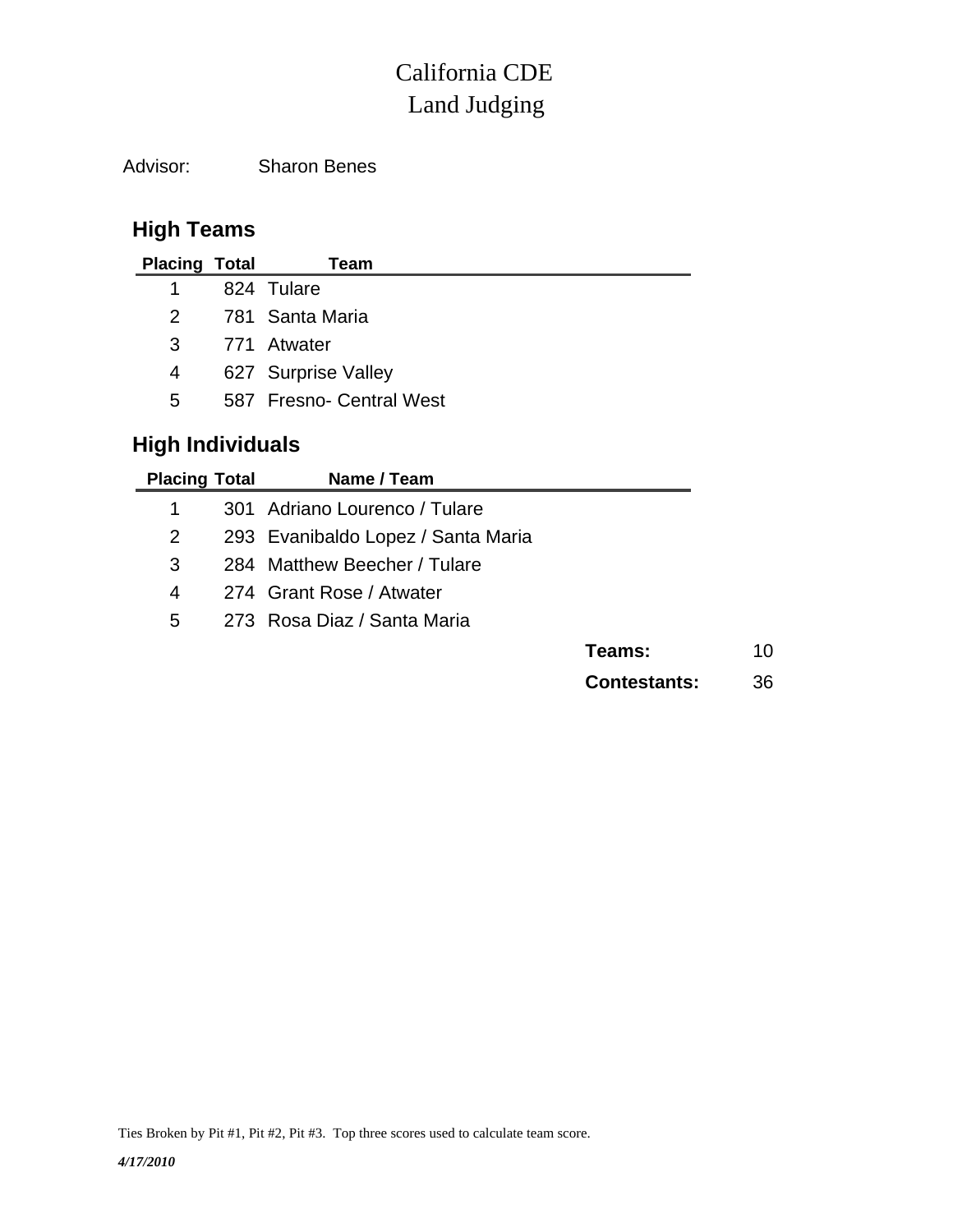| California CDE<br>Land Judging |       |          |          |        |     |             |                 |  |  |
|--------------------------------|-------|----------|----------|--------|-----|-------------|-----------------|--|--|
| <b>Team Results</b>            |       |          |          |        |     |             |                 |  |  |
|                                | Pit#1 | Pit $#2$ | Pit $#3$ | Pit #4 | Tie | Total Place |                 |  |  |
|                                |       |          |          |        |     |             |                 |  |  |
| Atwater                        | 172   | 199      | 216      | 184    | 172 | 771         | 3               |  |  |
| Etna                           | 94    | 98       | 71       | 105    | 94  | 368         | 9               |  |  |
| Fresno- Central We             | 99    | 143      | 161      | 184    | 99  | 587         | 5               |  |  |
| Lassen                         | 112   | 162      | 153      | 151    | 112 | 578         | $\overline{7}$  |  |  |
| San Benito (Hollister          | 116   | 148      | 164      | 154    | 116 | 582         | $6\overline{6}$ |  |  |
| Santa Maria                    | 156   | 215      | 218      | 192    | 156 | 781         | $\overline{2}$  |  |  |
| Santa Rosa                     | 113   | 98       | 110      | 94     | 113 | 415         | 8               |  |  |
| <b>Surprise Valley</b>         | 145   | 173      | 147      | 162    | 145 | 627         | $\overline{4}$  |  |  |
| Tranquillity                   | 64    | 114      | 93       | 94     | 64  | 365         | 10              |  |  |
| Tulare                         | 173   | 184      | 251      | 216    | 173 | 824         | -1              |  |  |

Ties Broken by Pit #1, Pit #2, Pit #3. Top three scores used to calculate team score.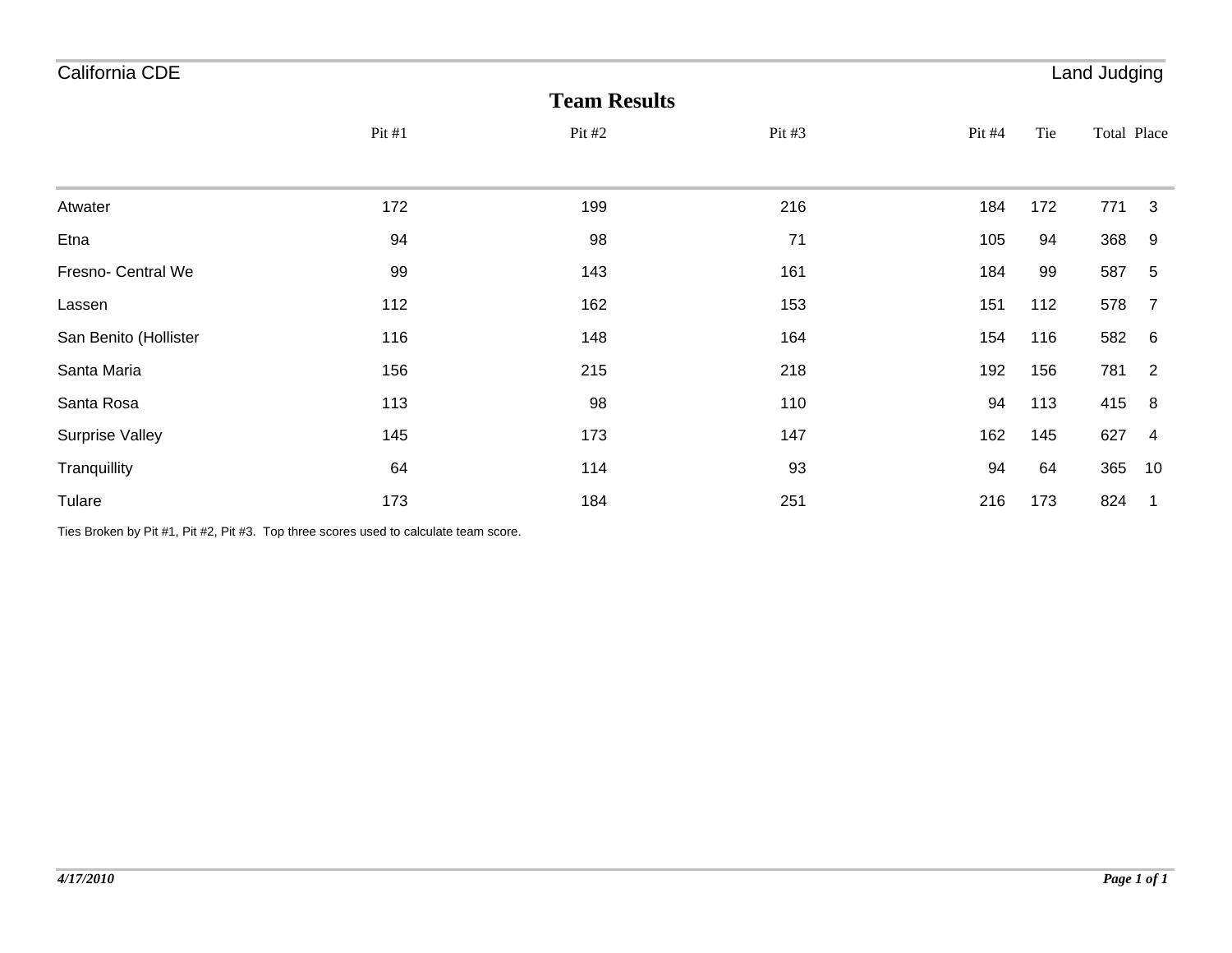| California CDE                |        |        |                           |        |     | Land Judging |                         |  |  |
|-------------------------------|--------|--------|---------------------------|--------|-----|--------------|-------------------------|--|--|
|                               |        |        | <b>Individual Results</b> |        |     |              |                         |  |  |
|                               | Pit #1 | Pit #2 | Pit #3                    | Pit #4 | Tie | Total        | Place                   |  |  |
| <b>Atwater</b>                |        |        |                           |        |     | 771          | $\overline{3}$          |  |  |
| <b>Grant Rose</b>             | 61     | 82     | 67                        | 64     | 61  | $274*$       | $\overline{\mathbf{4}}$ |  |  |
| <b>Mason Rose</b>             | 64     | 58     | 75                        | 59     | 64  | 256*         | 6                       |  |  |
| Reign Encenzo                 | 47     | 59     | 74                        | 61     | 47  | $241*$       | 8                       |  |  |
| Robert Bray                   | 52     | 43     | 61                        | 58     | 52  | 214          | 14                      |  |  |
| <b>Etna</b>                   |        |        |                           |        |     | 368          | 9                       |  |  |
| Cricket Postma                | 34     | 39     | 13                        | 35     | 34  | $121*$       | 32                      |  |  |
| Etan No Name                  | 19     | 24     | 13                        | 23     | 19  | 79*          | 36                      |  |  |
| <b>Tristan Burns-Edes</b>     | 41     | 35     | 45                        | 47     | 41  | 168*         | 23                      |  |  |
| <b>Fresno- Central West</b>   |        |        |                           |        |     | 587          | $\overline{5}$          |  |  |
| <b>Crystal Mullins</b>        | 22     | 38     | 41                        | 34     | 22  | 135          | 30                      |  |  |
| Meredith Champ                | 27     | 37     | 46                        | 52     | 27  | $162*$       | 25                      |  |  |
| <b>Michael Beal</b>           | 40     | 42     | 50                        | 56     | 40  | 188*         | 19                      |  |  |
| Skylan Hurd                   | 32     | 64     | 65                        | 76     | 32  | $237*$       | 12                      |  |  |
| Lassen                        |        |        |                           |        |     | 578          | $\mathbf{Z}$            |  |  |
| <b>Adrian Sanchez</b>         | 46     | 51     | 53                        | 48     | 46  | 198*         | 17                      |  |  |
| Gavin Taylor                  | 38     | 57     | 50                        | 50     | 38  | 195*         | 18                      |  |  |
| Oakley Parton                 | 28     | 54     | 50                        | 53     | 28  | 185*         | 20                      |  |  |
| <b>San Benito (Hollister)</b> |        |        |                           |        |     | 582          | $6\overline{6}$         |  |  |
| Andrea Morse                  | 18     | 18     | 40                        | 19     | 18  | 95           | 34                      |  |  |
| Danny Perales                 | 35     | 44     | 49                        | 43     | 35  | $171*$       | 21                      |  |  |
| <b>Dustin Franco</b>          | 57     | 51     | 66                        | 66     | 57  | 240*         | 9                       |  |  |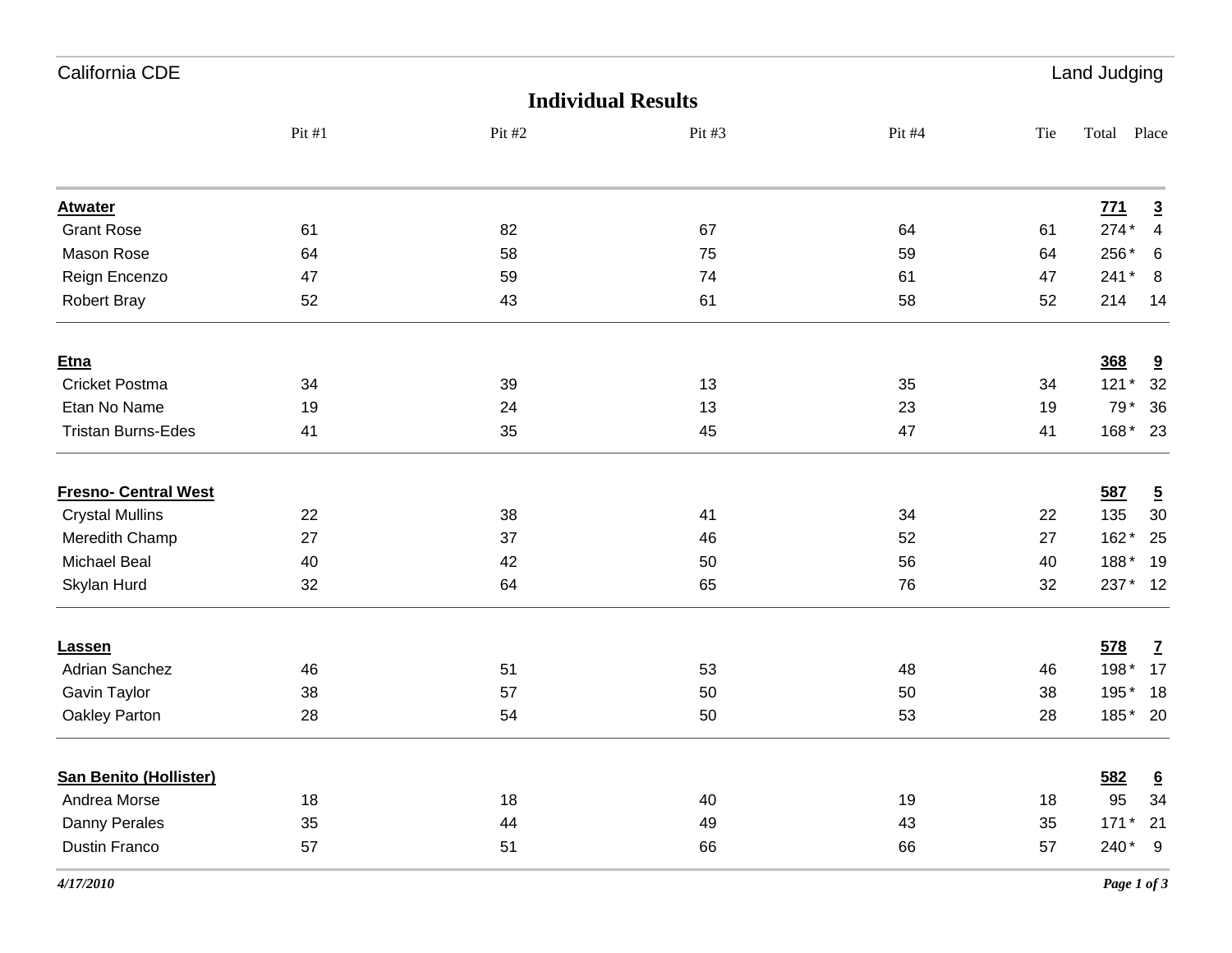| California CDE         |        |        |                           |        |      | Land Judging    |                 |
|------------------------|--------|--------|---------------------------|--------|------|-----------------|-----------------|
|                        |        |        | <b>Individual Results</b> |        |      |                 |                 |
|                        | Pit #1 | Pit #2 | Pit #3                    | Pit #4 | Tie  | Total Place     |                 |
| Spencer McCorkle       | 24     | 53     | 49                        | 45     | 24   | 171 * 22        |                 |
| <b>Santa Maria</b>     |        |        |                           |        |      | <u>781</u>      | $\overline{2}$  |
| Evanibaldo Lopez       | 62     | 70     | 81                        | 80     | 62   | 293*            | $\sqrt{2}$      |
| Jose Luis Lua          | 45     | 52     | 59                        | 59     | 45   | $215*$          | 13              |
| Miriam Mendez          | 51     | 38     | 93                        | 32     | 51   | 214             | 15              |
| Rosa Diaz              | 49     | 93     | 78                        | 53     | 49   | $273*5$         |                 |
| <b>Santa Rosa</b>      |        |        |                           |        |      | 415             | $\underline{8}$ |
| Angie McClune          | 32     | 53     | 29                        | 39     | 32   | 153*            | 26              |
| Casey Konnoff          | 26     | 34     | 45                        | 38     | 26   | $143*$          | 28              |
| John Spruce            | 55     | 11     | 36                        | 17     | 55   | 119 * 33        |                 |
| <b>Surprise Valley</b> |        |        |                           |        |      | 627             | $\overline{4}$  |
| Ben Zardstra           | 18     | 41     | 38                        | 29     | 18   | 126             | 31              |
| Jennifer Mueller       | 47     | 67     | 70                        | 65     | 47   | 249*            | $\overline{7}$  |
| Luke Hodge             | 48     | 37     | 39                        | 41     | 48   | 165* 24         |                 |
| Mark Hodge             | 50     | 69     | 38                        | 56     | 50   | 213* 16         |                 |
| <b>Tranquillity</b>    |        |        |                           |        |      | 365             | <u>10</u>       |
| Armando Gomez          | 13     | 21     | 10                        | 37     | 13   | $81*$           | 35              |
| Evarardo Lopez         | 11     | 50     | 47                        | 28     | $11$ | $136*29$        |                 |
| Jose Garcia            | 40     | 43     | 36                        | 29     | 40   | 148 * 27        |                 |
| <b>Tulare</b>          |        |        |                           |        |      | 824             | $\overline{1}$  |
| Adriano Lourenco       | 54     | 71     | 85                        | 91     | 54   | $301*$          | $\overline{1}$  |
| 4/17/2010              |        |        |                           |        |      | Page $2$ of $3$ |                 |